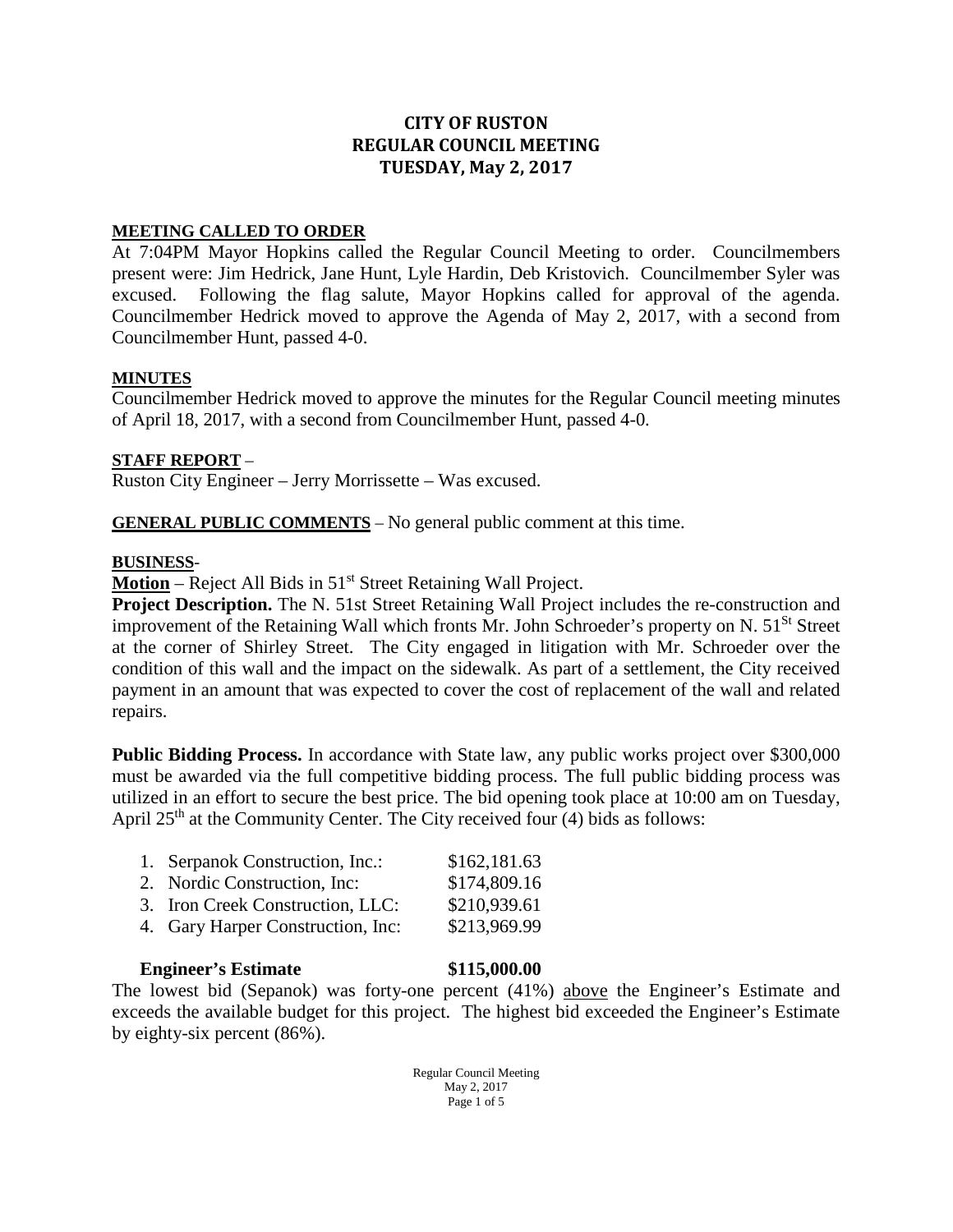The lowest bid (Sepanok) was forty-one percent (41%) above the Engineer's Estimate and exceeds the available budget for this project. The highest bid exceeded the Engineer's Estimate by eighty-six percent (86%).

With other costs of doing the project, the amount of expenditure even with the lowest bid will exceed the \$175,000 payment from Schroeder that was part of the settlement. Upon examination of the bids, it was determined that many of the bid item prices received from each of the bidders were inordinately high.

The settlement was expected to not only cover the full cost of the wall, but the full cost of the litigation, emergency repair, and technical experts that were part of this project and litigation. Additionally, there have been engineering costs in order to get this project ready to go out to bid. If the bid is awarded to the current low bidder, the City will have a significant additional expenditure for this project and the Council would need to determine where the additional resources could be appropriated from. This may include the need to amend the City's budget. Rejecting this bid does not commit the City to a contract; however, the City would lose the costs already expended in labor, printing, and advertising costs as part of the prior bid process. Councilmember Hedrick moved to approve the motion to reject all bids in the 51<sup>st</sup> Street Retaining Wall Project, with a second from Councilmember Hunt, passed 4-0.

**RES 652**- Authorize Mayor to Execute Stack Hill Indemnification Agreement. Stack Hill Homeowner's Association ("Stack Hill HOA") have requested that the City solid waste service be extended to serve its private road (N. Villard Court, hereinafter "Roadway") to alleviate the need for the residents on the Roadway to haul their containers up to the public street. Given that this Roadway is a private road and the City's solid waste trucks are heavy, the City expressed concern about damaging the Roadway. Stack Hill HOA offered to indemnify the City for any damage that occurs on this Roadway in exchange for services on the Roadway. The indemnification agreement has been through legal review and is acceptable to Stack Hill HOA. The Agreement has no financial requirement by or to the City but it protects the City from liability if the Roadway is damaged by the solid waste trucks or operations. Nothing in the Agreement requires the City to continue to serve this Roadway or limits the City's discretion in determining the operations or route of its solid waste service. Councilmember Hedrick moved to approve Resolution 652, with a second from Councilmember Hunt, passed 4-0.

**ORD 1494** – Increase City Electric Rates (2nd reading). The City of Ruston is entitled to operate its own electrical utility to sell power to its residents and to set the rates for such electrical utility. Because the City purchases power from Tacoma Power, an increase in rates by Tacoma Power necessitates an increase in the rates charged by the City. The City of Ruston last increased rates in July 2015. The rates at that time were set at \$0.083 per Kilowatt hour, starting on August 1, 2015.

Since that time, Tacoma Power has again increased its rates, with the first increase taking effect April 15, 2017 and the next increase taking effect on April 1, 2018, necessitating the City likewise increase its rates in order to pass through these rate increases.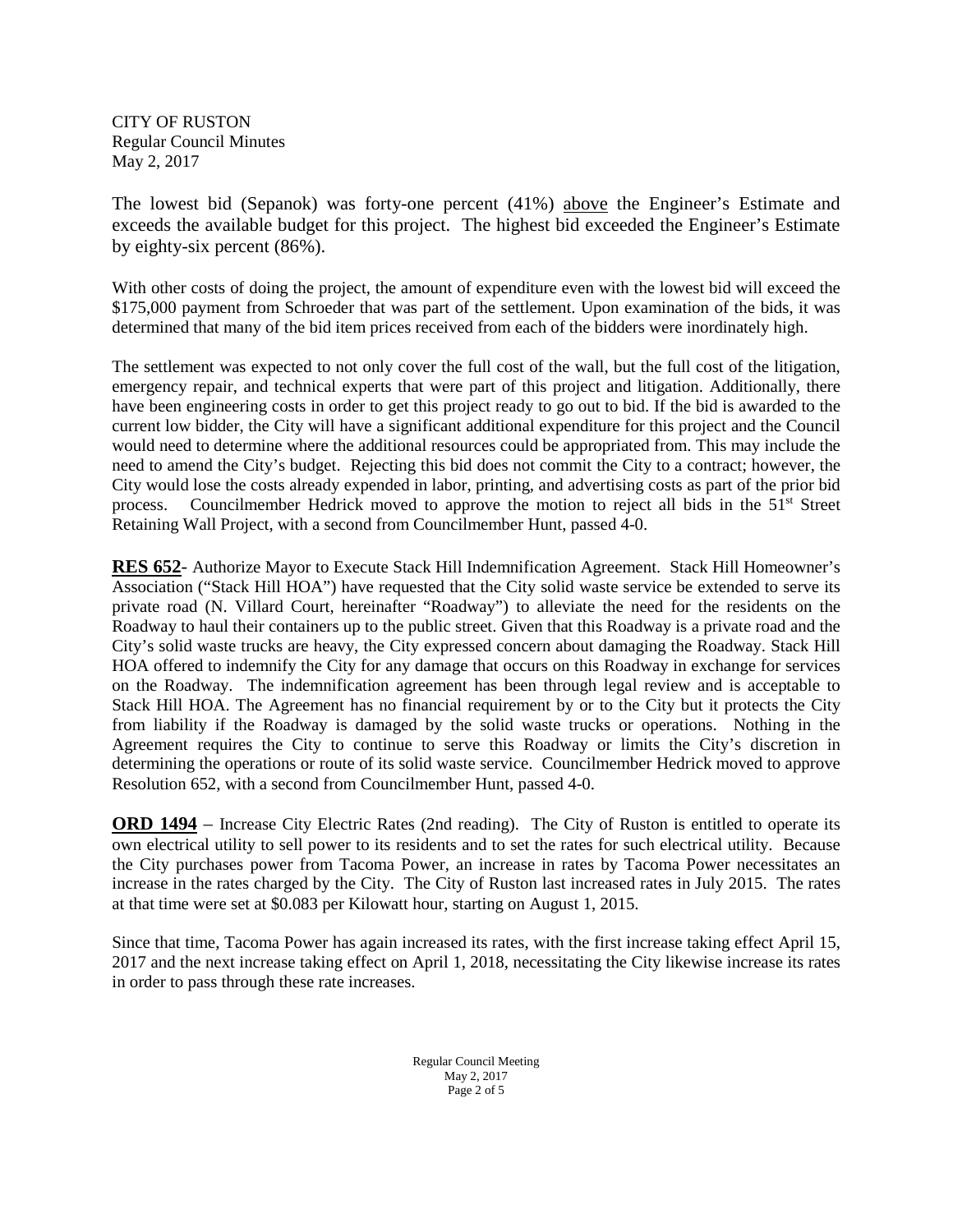These rate increases are proposed to take place on June 1, 2017 is an increase from \$0.083 per Kilowatt hour to \$0.0872 per Kilowatt hour. On April 1, 2018 that rate would increase again to \$0.092 per KWh. Additionally, under Ordinance #1494 an increase in the low-income senior rate would also occur. Currently, the rate of \$0.060 per Kilowatt hour is charged. Under the new rates, \$0.063 per Kilowatt hour would be charged starting on June 1, 2017 and \$0.0662.

| <b>Customer Class</b> | Current KWh | Effective June 1, 2017 | Effective April 1, 2018 |
|-----------------------|-------------|------------------------|-------------------------|
| <b>Regular Rates</b>  | \$0.083     | \$0.0872               | \$0.092                 |
| Low Income/Disabled   | \$0.060     | \$0.063                | \$0.0662                |

Both regular and low income customers will have a 5% increase in the KWh charges in both 2017 and 2018. In addition, the minimum charge for both regular and low income customers would increase by \$3.50 per month in 2017 and another \$3.00 per month in 2018. This is to bring these fees directly in line with Tacoma. These fees help pay for infrastructure and to replenish depleted reserves.

| Customer Class      | Current Minimum Charge | Effective June 1, 2017 | Effective April 1, 2018 |
|---------------------|------------------------|------------------------|-------------------------|
| Regular Rates       | \$10.00                | \$13.50                | \$16.50                 |
| Low Income/Disabled | \$6.00                 | \$9.50                 | \$12.50                 |

This increase will ensure that the City recovers the increased cost of purchasing electrical power from Tacoma Power. The new rates will help ensure that the City's electrical utility will continue to be fiscally sound and have the resources needed to replace and refurbish the capital infrastructure and maintain high quality operations. Councilmember Hedrick moved to approve Ordinance 1494, with a second from Councilmember Hunt, passed 4-0.

**ORD 1495 - Public Hearing** – Sewer Rate Increase. Councilmember Hedrick moved to open public hearing on Ordinance 1495, with a second from Councilmember Hunt, passed 4-0. No public testimony was given. Councilmember Hedrick moved to close public hearing on Ordinance 1495, with a second from Councilmember Hunt, passed 4-0.

**ORD 1495** – Sewer Rate Increase – Hold Public Hearing  $(1<sup>st</sup> reading)$ . Under State law, the City is authorized to provide sanitary sewer services to properties within the City. As a sanitary sewer utility provider, the City may establish charges for sanitary sewer service. The City of Tacoma accepts the flow from Ruston sanitary sewers for the purpose of sewage treatment. The City of Ruston pays Tacoma for this service. The City of Tacoma instituted a sewer rate increase. The increase took effect on January 1, 2017. Another Tacoma increase was also passed which is scheduled to take effect on January 1, 2018. The City of Ruston only received notice of the 2017 increase in April 2017. The average of the rate increases between 2016 and 2017 across all rate increases was 4.7 percent. The average for 2018 was 5.1 percent.

> Regular Council Meeting May 2, 2017 Page 3 of 5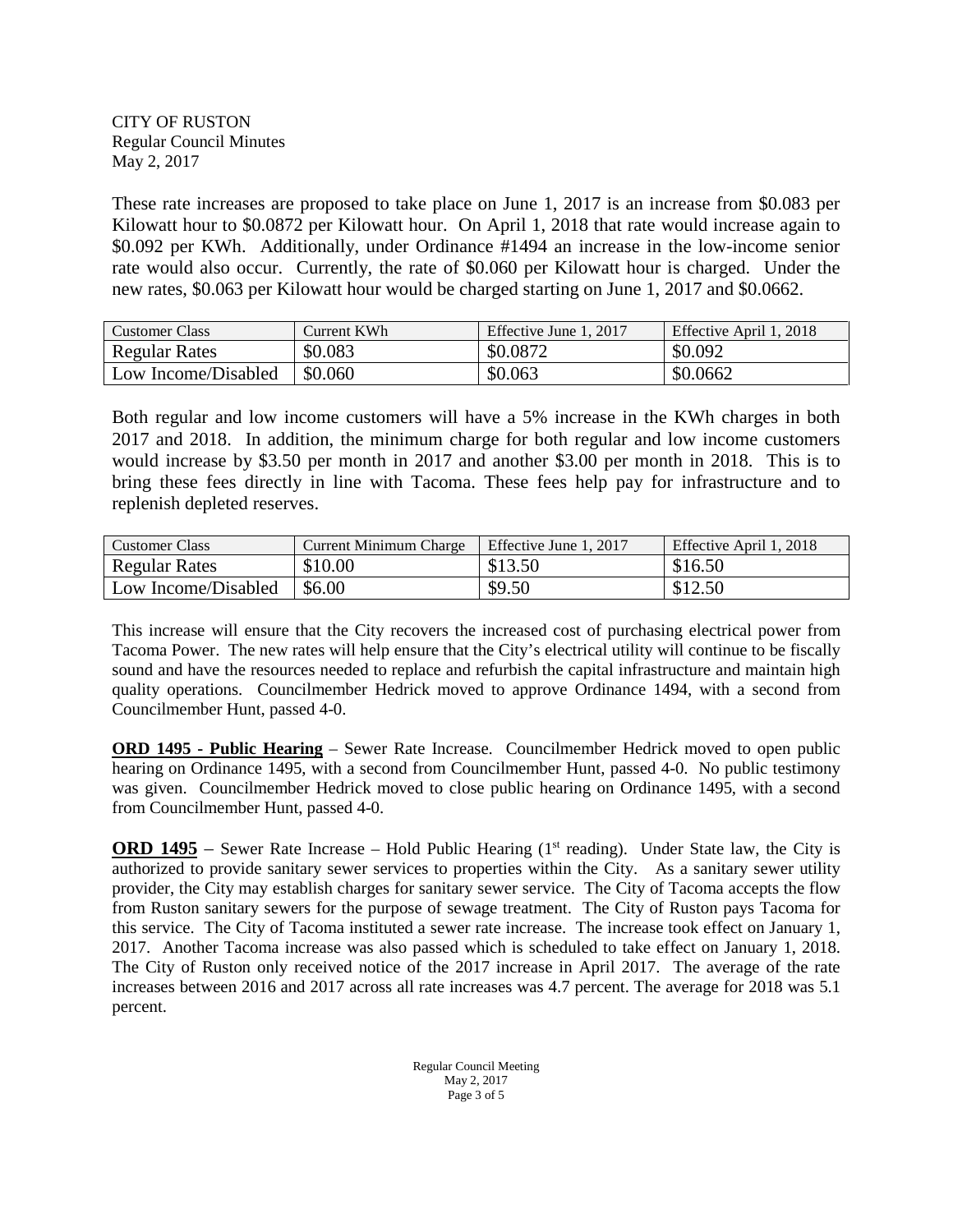To ensure equality among rates, the same percentage increase has been added to establish the new twostep rate increases in Ruston. As is the City's practice for utilities, rate increases are passed through to its rate-payers to ensure continued financial viability of the sanitary sewer utility. Both the 2017 and 2018 rate increases are included as a two-step increase in the ordinance so that the City only needs to amend the Code once to effectuate both steps. The rate increases are outlined below, including a look back at 2016 rates.

| <b>Rate Type</b>        | 2016                   | <b>Increase</b> | 6/2017                | <b>Increase</b>       | 10/2017                |
|-------------------------|------------------------|-----------------|-----------------------|-----------------------|------------------------|
| Fixed Rate - RES        | \$<br>61.50            | \$<br>3.14      | \$<br>64.64           | \$<br>3.03            | 67.67                  |
| Flow Charge - RES       | $\mathcal{S}$<br>4.30  | \$<br>0.22      | $\mathcal{S}$<br>4.52 | $\mathbf{\$}$<br>0.21 | 4.73                   |
| Fixed Rate - COM -      |                        |                 |                       |                       |                        |
| Categorized             | 50.53<br>\$.           | \$<br>2.58      | 53.11<br>\$           | \$<br>2.49            | \$55.60                |
| Flow Charge - COM by    |                        |                 |                       |                       |                        |
| Category                |                        |                 |                       |                       |                        |
|                         | \$<br>5.73             | \$<br>0.29      | \$<br>6.02            | \$<br>0.29            | \$<br>6.31             |
| $\overline{2}$          | \$<br>6.07             | \$<br>0.31      | \$<br>6.38            | \$<br>0.30            | \$<br>6.68             |
| 3                       | \$<br>7.64             | \$<br>0.39      | \$<br>8.03            | \$<br>0.38            | \$<br>8.41             |
| $\overline{4}$          | \$<br>9.39             | \$<br>0.48      | \$<br>9.87            | \$<br>0.46            | \$<br>10.33            |
| 5                       | \$<br>9.39             | \$<br>0.48      | \$<br>9.87            | \$<br>0.46            | $\mathcal{S}$<br>10.33 |
| 6                       | $\mathcal{S}$<br>11.15 | \$<br>0.57      | \$<br>11.72           | \$<br>0.55            | $\mathcal{S}$<br>12.27 |
| 7                       | \$<br>12.66            | \$<br>0.65      | \$<br>13.31           | \$<br>0.62            | $\mathcal{S}$<br>13.93 |
| 8                       | \$<br>13.10            | \$<br>0.67      | \$<br>13.77           | \$<br>0.65            | \$<br>14.42            |
| Fixed Rate - COM - Not  |                        |                 |                       |                       |                        |
| Categorized             | 60.85<br>\$            | \$<br>3.10      | 63.95<br>\$           | \$<br>3.01            | 66.96                  |
| Flow Charge - COM - Not |                        |                 |                       |                       |                        |
| Categorized             | \$<br>4.30             | \$<br>0.22      | \$<br>4.52            | \$<br>0.21            | \$<br>4.73             |

**CLAIMS/PAYROLL** – Councilmember Hedrick moved to approve Claims and Payroll, with a second from Councilmember Hunt, passed 4-0.

**MAYOR'S TIME** – Met with Staff today and was told that the City can expect a permit from the Silver Cloud on May 10, 2017. Mayor Hopkins was concerned that they had not presented a site plan. If the site plan is delivered with the permit application, the site plan could derail the issuance of the building permit. Mayor Hopkins will again reach out to Silver Cloud management since they will be the general contractor on this project and will confirm their understanding of the Shoreline Management Act. The Lender has condominiumized the parcel and split the land from the building so the Silver Cloud owns from the ground up. There is a plan to set up a crane at that location by July 1, 2017. Mayor Hopkins met with the new Ruston Police Chief, Chief Estes and learned that the City's burglary and theft numbers are down. Chief Estes has done a great job working with his Officers and placing their focus on City of Ruston.

Regular Council Meeting May 2, 2017 Page 4 of 5